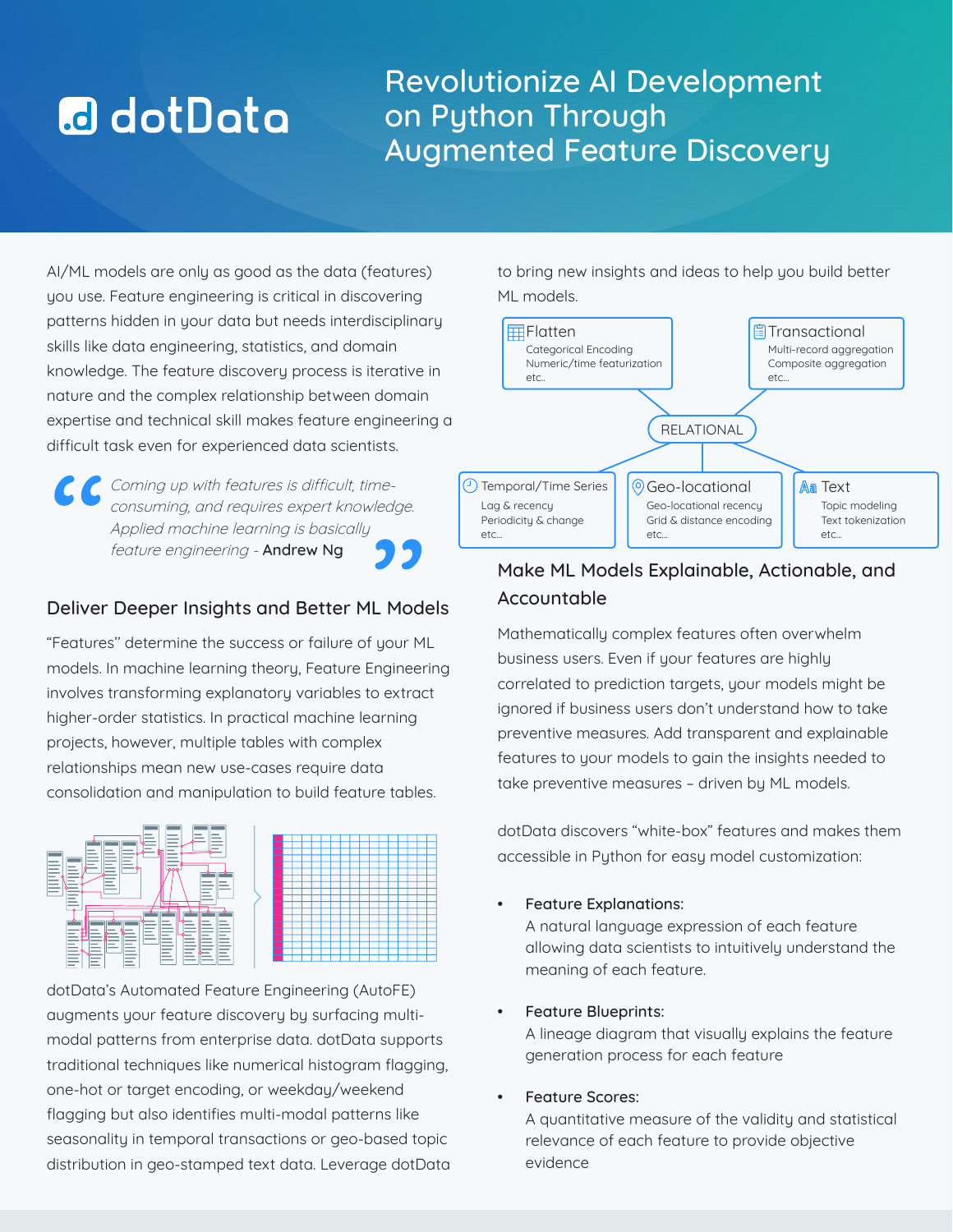# **How Does Automated Feature Engineering Work?**

dotData's unique and proprietary feature engineering algorithm was invented after 10+ years of research at NEC Laboratories, from which dotData was spun out. It consists of multiple stages:

## • Feature Identification:

Identify up-to millions of feature hypotheses by profiling the input tables and their relationships.

#### • Feature selection:

Select up-to hundreds of model-agnostic feature hypotheses by minimizing a ML loss function for a given prediction problem

### Feature optimization:

Optimize feature hypotheses for a specific ML algorithm, narrowing the resulting feature set to (typically) around 100 features that are finely tuned to a given ML algorithm



# Feature Engineering: Technology Highlights

# • Advanced regularization theory:

dotData's AutoFE algorithm is based on advanced regularization and sparse learning theory to help mitigate feature overfitting and collinearity, minimizing one of the biggest challenges with large feature spaces.

# • Combinatorial features across multiple tables:

dotData's AutoFE technology combines attributes in multiple tables - even with different cardinality discovering new patterns by leveraging the rich and diverse types of data sources.

# • Built-in Data & Feature Cleansing:

dotData automatically identifies illegal data values, systematic or statistical missing values, outliers, categorical value canonicalization, record duplication and more to maximize the quality of features

# • "Leaky Feature" Prevention:

"Leaky features" happen when temporal (time-stamp) data might refer to a future date point in place of a historical date. dotData lets you configure data lead time and prediction lead times to automatically prevent this type of data leakage